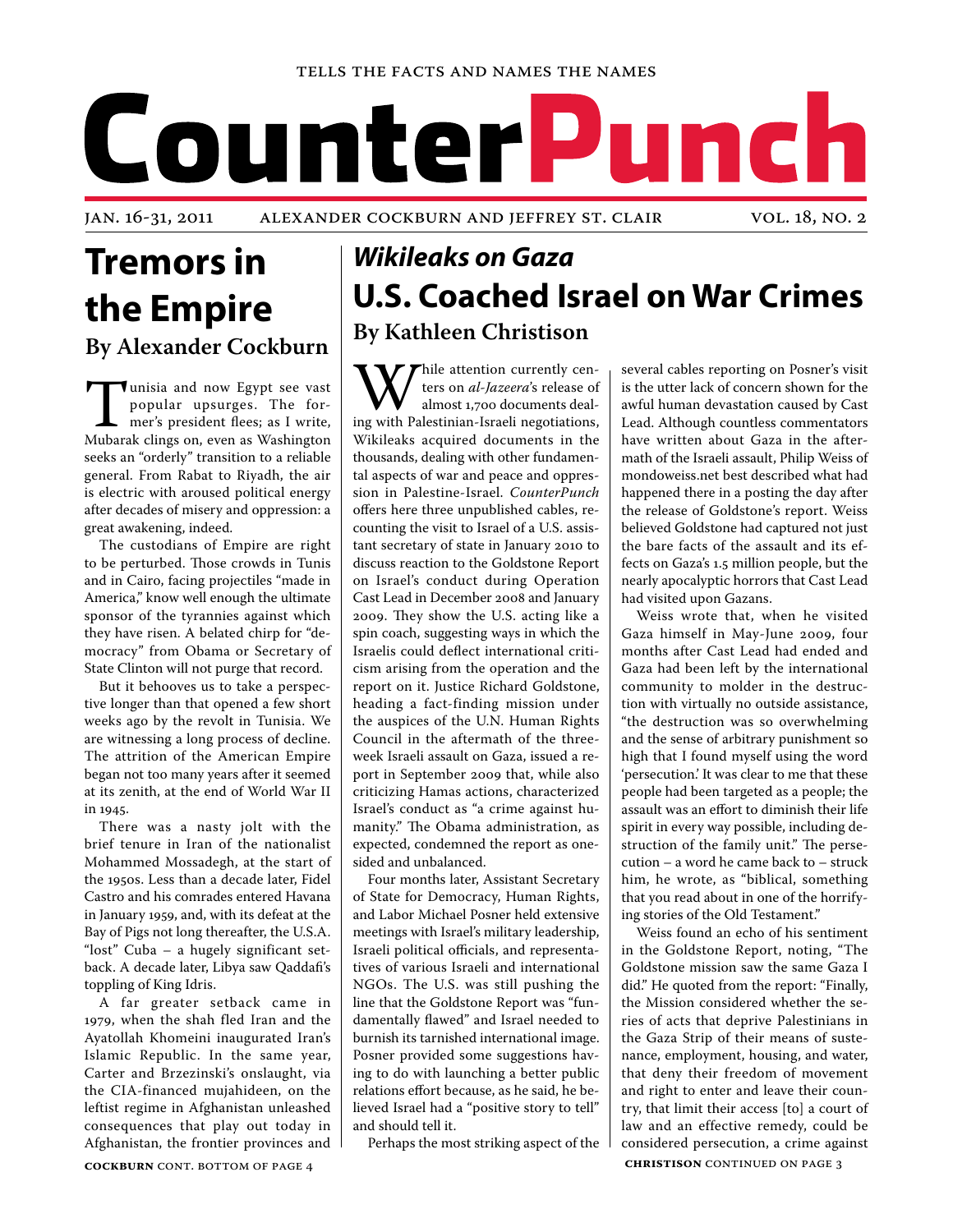# *The Great Marginalization*  **"Winning the Future" Obama-style**

## **By Carl Ginsberg**

It's not just President Obama who has<br>left revenue out of the discussion for<br>"Winning the Future," the president's<br>current slogan, deployed in several vert's not just President Obama who has left revenue out of the discussion for "Winning the Future," the president's sions in his State of the Union speech. That's the lesson learned by Ed Ott, a senior lecturer at the Murphy Institute at City University of New York, who had the temerity to suggest that New York's fiscal condition might be addressed in some measure by a stock transfer tax. It is estimated that that tax alone would raise billions in funds – money critical to keeping essential services and jobs in place. Certainly, the notion that *some* revenue enhancement is appropriate to offset draconian cuts should be on the agenda.

But, in these times of fiscal crisis, the mere suggestion of raising revenue has been deemed far outside the terms of acceptable policy prescriptions in most places. Mayor Bloomberg, whose personal wealth is approaching \$20 billion, some of which is banked off-

## **CounterPunch**

EDITORS **Alexander Cockburn Jeffrey St. Clair**

> ASSISTANT EDITOR **Alevtina Rea**

BUSINESS **Becky Grant Deva Wheeler**

DESIGN **Tiffany Wardle**

#### COUNSELOR **Ben Sonnenberg 1937-2010**

CounterPunch P.O. Box 228 Petrolia, CA 95558 1-800-840-3683 counterpunch@counterpunch.org www.counterpunch.org All rights reserved.

shore, slammed the stock transfer tax. In *Crain's*, the Chicago-based business publication, Greg David lambasted Ott for the tax idea, reminding readers that a transfer tax was repealed in the late '70s as a result of "pressure from institutional investors" ready to leave NYC. David argued that in today's world of high-speed computer trading location is irrelevant. "The stock transfer is so outlandish," wrote David, "that I wonder if labor leaders are really this clueless …"

Ott, who has spent 40 years trying

## **In all, profits have been hitting the highest levels in over 60 years, when the government first started counting.**

to establish and support living wages in New York City – against the backdrop of a city stuck for a decade in near-20 per cent poverty – is anything but clueless. Plainly, his comments were meant to shift the discussion away from cutting services to sharing wealth. Stock transfers aside, says Ott, is there *any* new tax that could be considered?

The capital strike – big and bold – that defines the Obama years, the massive accumulation of cash in the face of dire need and community collapse, is also off limits in the discussion about Winning the Future. Hardly a peep is sounded about the private accounts of wealthy individuals and cash held by nonfinancial corporations – something in the neighborhood of \$13 trillion – loads of money withheld by America's elites to ensure their Winning Future.

In all, profits have been hitting the highest levels in over 60 years, when the government first started counting. These gains are running in the 7 to 20 per cent range; 20 cents on the dollar is what venture capitalists are said to be seeking in their undertakings. The point of the strike is that the terms of investment are a private matter, the central precept of this administration in word and deed. Nothing terribly new, but the amount of money sidelined now is tsunami-like in magnitude and the need equally great, which in sum makes the president's State of the Union remarks not much more than an obfuscation. What will it take to get at that money?

One answer, provided in an article the current *Atlantic Monthly*, entitled "The Rise of the New Global Elite," explains that the Winning Future in store for most Americans is to live with less. "'[P]eople in the middle class need to decide to take a pay cut,'" writes Chrystia Freeland, quoting a 30-something CFO of a U.S. Internet company. Freeland's article on the thriving plutocracy is good reading, outlining the extravagances of the elites for whom a \$20 million annual income is grossly inadequate, barely enough to keep multiple residences heated and groomed. In stark contrast and despite impressive productivity gains, year after year, writes Freeland, "the vast majority of U.S. workers … have missed out on the windfalls of this winner-takemost economy… The result of these divergent trends is a jaw-dropping surge in U.S. income inequality."

Freeland cites economists Emmanuel Saez of Berkeley and Thomas Piketty of the Paris School of Economics who have calculated that 65 per cent of all income growth in this country went to the top 1 percent of the population in 2002-07. After a brief pause, that trend resumed in 2009. And it's not just here. "Income inequality has also increased in developing markets such as India and Russia, and across much of the industrialized West… ." she says.

What Ed Ott sees in New York City – outside the corridors of ostentatious wealth – is austerity and a place where inequality reigns. No wonder the debate needs to be contained. These facts portray a reality so harsh that any discussion might lead to people here hitting the streets, as they have in Greece, England, Tunisia, Yemen and Egypt. We may not be talking about the trillions being withheld, but we know what's being denied – a secure place in today's world. And that's not a formula for Winning the Future. **CP**

**Carl Ginsburg** is a journalist in New York City. He can be reached at carlginsburg@gmail.com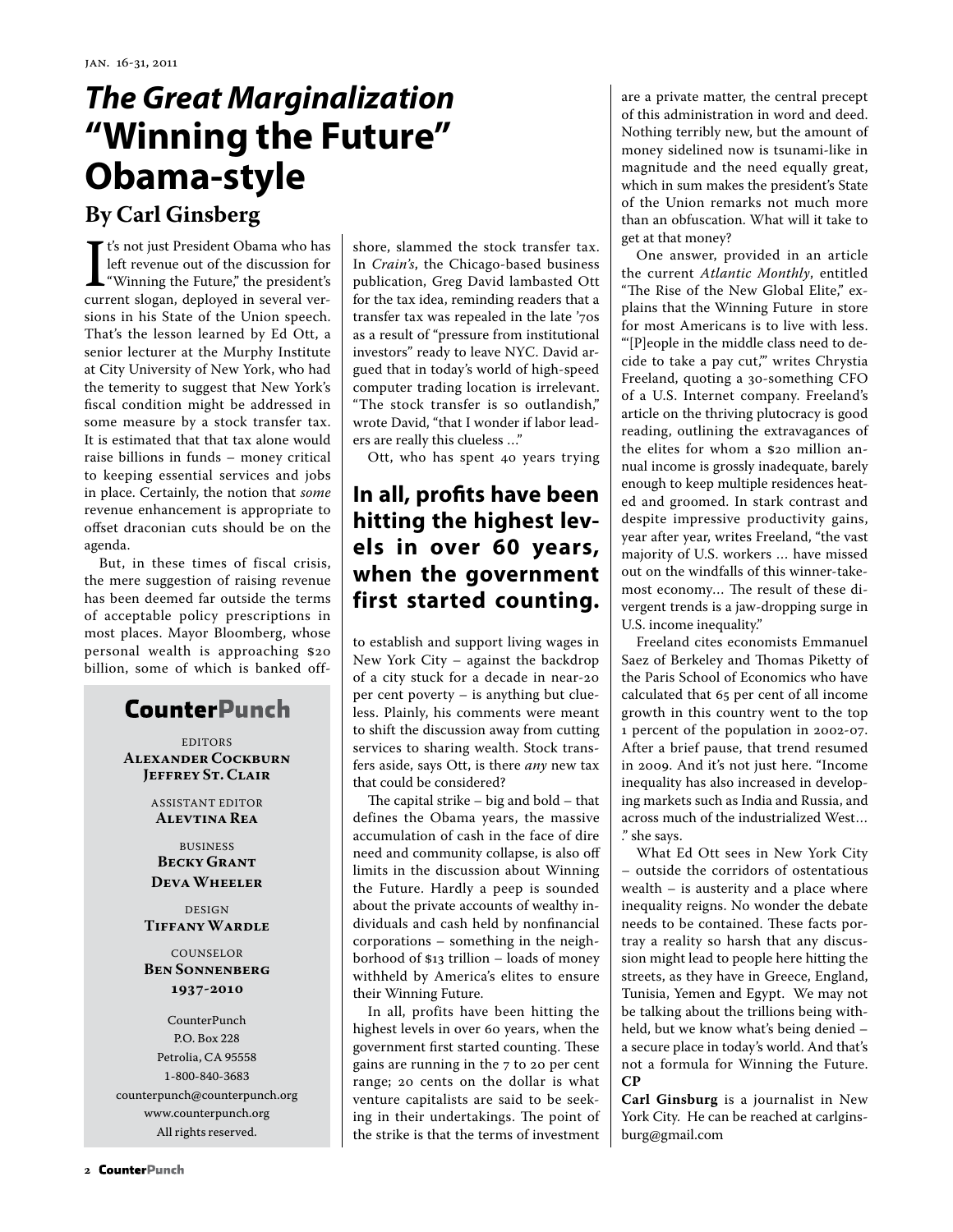humanity."

Against these accounts, which show a human recognition of the massive scale of Cast Lead and the full scope of its destruction, Posner's accounts of his meetings with Israel's leaders are coldly pragmatic and mechanical – and go to considerable lengths to show sympathy for Israel's position. After holding extensive meetings over two days with Israel's top military brass, Posner concluded, "Overall, the IDF presented a convincing case that it is dealing seriously with these issues and that the IDF exerts more energy trying to minimize civilian casualties than almost every other military in the world."

This conclusion and its ringing endorsement of Israeli conduct during and after the operation show an astounding disregard for the truth. For one thing, the glaring reality was that the Israelis killed, and knew they were killing, hundreds of civilians in Gaza. Gaza is one of the most densely populated places on earth, with 1.5 million people living crowded in an area smaller than 140 square miles; even IDF officers referred to it repeatedly during the talks with Posner as an "urban area." During Cast Lead, Gazans had no way to flee the onslaught, as borders were closed and Israel's virtual carpet bombing of the entire territory left no place untouched.

It cannot be possible to direct the firepower Israel launched against Gaza for over three weeks on an "urban area" without knowing in advance that civilians would be killed in huge numbers. All estimates are that well over half of the 1,400-plus Gazans killed were civilians. At least 25 per cent of the dead were children – a conservative number in a population of which more than half are minors. Howard Zinn wrote in 2006, referring to both U.S. and Israeli military operations, that if one deliberately drops a bomb on a civilian target, the deaths of innocent people are "inevitable" and "if a military action will *inevitably* kill innocent people, then that action is as *immoral* as any 'deliberate' attack on civilians" [emphasis in original].

This is clearly a moral truth that escaped Michael Posner who, it's worth noting, spent a career in the field of human rights before becoming an assistant secretary of state.

Considerable testimony from Israeli

soldiers since Cast Lead ended, including well before Posner began his spin exercise, has shown clearly that the Israelis deliberately intended to kill civilians and knew they were doing so. On January 26 this year, UK Channel 4 broadcast a story about a video made by a dissident Israeli filmmaker that shows Israeli soldiers talking about their mission in Gaza. One tank commander said he was told the night before the operation began that the assault was to be "disproportionate." He was instructed, unambiguously, to "cleanse the neighborhoods, the buildings, the area." Noting that he was choosing his words carefully, he acknowledged that "It sounds really terrible to say 'cleanse,' but those were the orders." Even without benefit of this particular film, Posner should have been aware, well before his mission to Israel a year after

## **Perhaps the most striking aspect of the several cables reporting on Posner's visit is the utter lack of concern shown for the awful human devastation caused by Cast Lead.**

the operation concluded, that "cleansing" was the principal Israeli mission in Gaza and "disproportion" was the means.

Furthermore, although Posner affirmed his belief that the IDF was "dealing seriously" with the "flawed" Goldstone Report's allegations, a year had passed since the conclusion of Cast Lead by the time he met with his Israeli contacts, and the IDF had done nothing. Posner himself urged the Israelis to begin an investigation in the wake of international criticism of Israeli conduct – criticism that he deemed "biased and disproportionate" – specifically in order to "help change the debate internationally."

It is a supreme irony that, when the IDF did finally issue its own investigative report on the Goldstone allegations in July 2010, it acknowledged more than 20 of Goldstone's most dramatic citations of war crimes against civilians. Unsurprisingly, the report was not widely publicized. The IDF report promised for the future to institute "operational changes in its orders and combat doc-

**CHRISTISON** CONTINUED FROM PAGE 1  $\Big|$  soldiers since Cast Lead ended, includ- trine" in order to "further minimize civilian casualties and damage to civilian property." This circumlocution is an implicit acknowledgement that, despite its protestations in public and to Posner that Israeli forces had taken "all feasible precautions" to avoid killing civilians, its operations and its basic combat doctrine had not, in fact, followed those precautions. As one Israeli blogger observed wryly, the Israeli approach was one of "I didn't do it but will try harder next time."

> One wonders if Posner ever got it. Throughout the meetings, the Israeli generals nitpicked and rationalized, and Posner never challenged or seriously questioned them, asking only that they conduct a review of policies that would enhance Israeli credibility internationally and increase understanding of "the real challenges that democratic states face fighting asymmetrical conflicts with terrorist organizations." In other words, the task was to find some kind of rationalization for killing civilians while still claiming to be a democratic state. Evidently, this remains the U.S. position. During a State Department press conference just days ago, picked up by Mondoweiss,

#### Subscription Information

Subscription information can be found at www.counterpunch.org or call toll-free inside the U.S. 1-800-840-3683

#### Published twice monthly except July and August, 22 issues a year.

- 1 year hardcopy edition \$45
- 2 year hardcopy edition \$80
- 1 year email edition \$35
- 2 year email edition \$65
- 1 year email & hardcopy edition \$50
- 1 year institutions/supporters \$100
- 1 year student/low income \$35

Renew by telephone, mail, or on our website. For mailed orders please include name, address and email address with payment, or call 1-800- 840-3683 or 1-707-629 3683. Add \$17.50 per year for subscriptions mailed outside the U.S.A.

**Make checks or money orders payable to:** 

CounterPunch Business Office PO Box 228, Petrolia, CA 95558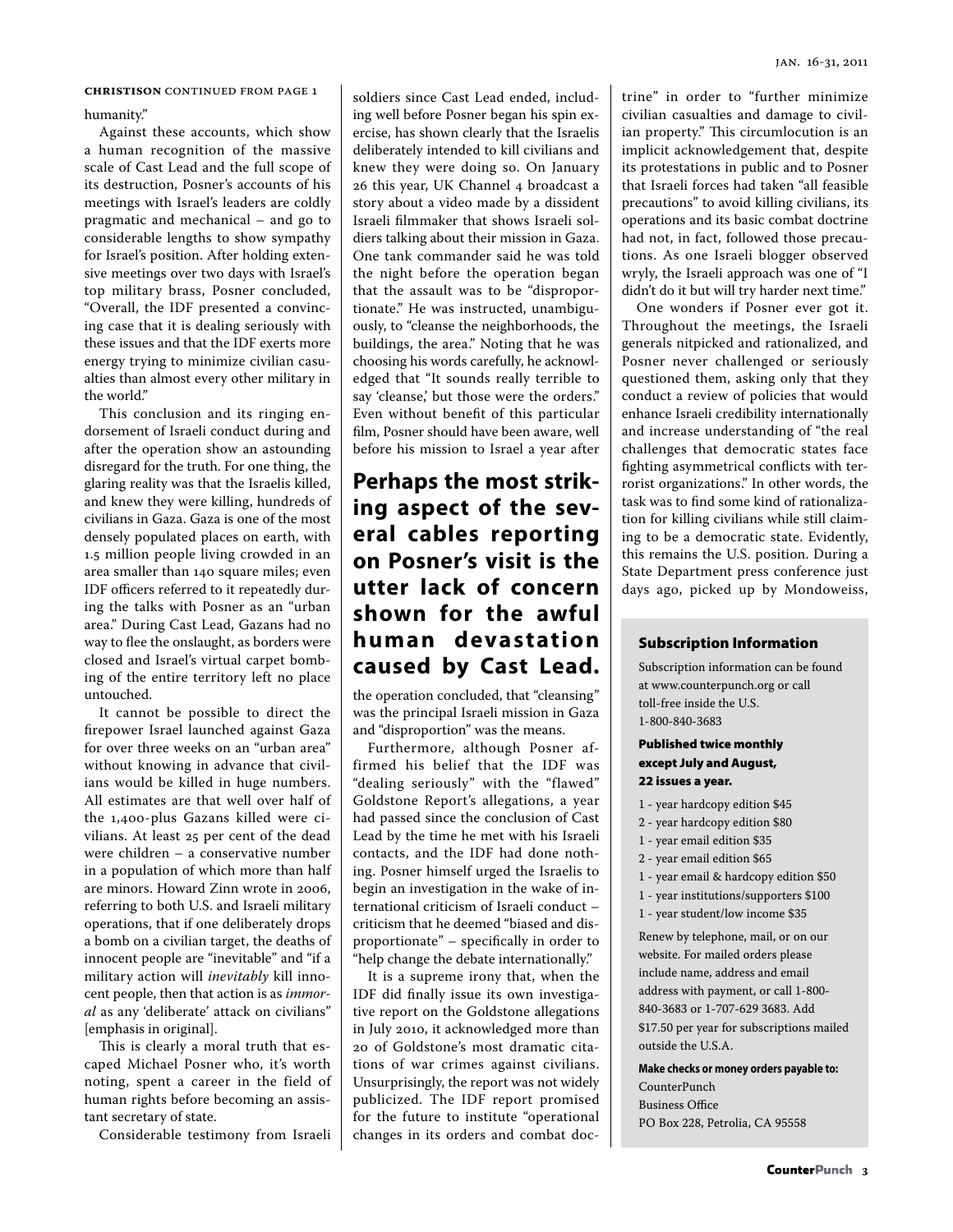spokesman P. J. Crowley was still criticizing the Goldstone Report because it "significantly complicated and retarded" peace efforts – the idea apparently being that it was unfair to Israel and made Israel unwilling to move forward on U.S. requests for a settlement freeze.

Israel's own basic disregard for human rights and international humanitarian law – and, by extension, the disregard of the United States – were exposed throughout these meetings. Coincidentally, the Palestine Papers just released by *al-Jazeera* reveal the underlying Israeli attitude toward the body of international law meant to regulate the conduct of occupying powers and parties to war. During a meeting with Palestinians in November 2007, then-Foreign Minister Tzipi Livni, who had earlier served as Israel's justice minister, declared, "I am a lawyer ... But I am against law – international law in particular. Law in general." **CP**

**Kathleen Christison** is a former CIA political analyst and the author of several books on the Palestinian situation, including *Palestine in Pieces*, co-authored with her late husband Bill Christison. She can be reached at kb.christison@earthlink.net

#### **COCKBURN CONTINUED FROM PAGE 1**

Pakistan's heartland – none of them welcome to Empire.

Politically outmaneuvered and militarily checked in Iraq, the United States is now in the midst of rapid withdrawal. Iran is now hugely influential in Baghdad. Just two U.S.-owned oil companies – Exxon and Occidental – now lease concessions on Iraq's gigantic reserves. Iran, Iraq and Saudi Arabia are, so to speak, the crown jewels, when it comes to oil reserves. The Empire has effectively lost Iran and Iraq. What of Saudi Arabia? Already Yemen is shaky. Suppose fissures open up in the Kingdom itself!

I doubt, at such a juncture, that we would hear too much talk from Washington about "democracy" or orderly transitions. The Empire would send in the 101st Airborne, even as Osama bin Laden heads west from the Hindu Kush and the dollar plummets south. That would be more than a tremor. It would be an earthquake. **CP**

# **Excerpts from Three State Department Cables disclosed by Wikileaks**

## **9330 SECRET**

## **S E C R E T SECTION 01 OF 07 TEL AVIV 000182 SIPDIS E.O. 12958:**

#### **DECL: 01/26/2020**

 1. Summary: Assistant Secretary for Democracy, Human Rights, and Labor Michael Posner held extensive meetings January 6 and 7 with IDF Chief of Staff LTG Gabi Ashkenazi, J5 Chief Major General Amir Eshel, IDF Southern Commander Major General Yoav Galant, IDF Judge-Advocate General Brigadier General Avichai Mandelblit, Israel Air Force Commander Major General Ido Nehushtan, Strategic Division Command Brigadier General Yossi Heymann, and former IDF intelligence chief BG Yuval Halamish who heads the IDF's Goldstone Committee. The meetings reviewed legal and operational issues related to IDF activities during Operation Cast Lead, as well as specific incidents of alleged Israeli IHL [International Humanitarian Law] violations during the fighting.

Posner's interlocutors agreed that mistakes had been made at times by Israeli soldiers and reported that, although it was too early in the investigatory process to draw firm conclusions, that internal investigations would likely result in accountability for some soldiers involved -- either criminal prosecutions or disciplinary action… Overall, the IDF presented a convincing case that it is dealing seriously with these issues and that the IDF exerts more energy trying to minimize civilian casualties than almost every other military in the world....

3. During these meetings, A/S Posner stressed the purpose of his visit was to "listen and learn" from Israeli interlocutors, and to confer about how the Government of Israel could most effectively tell its "story" regarding Operation Cast Lead to the international community. He said the United States is attempting to encourage a responsible debate within a complex multilateral landscape, and acknowledged the GOI's concerns regarding biased and disproportionate criticism of Israeli actions during Cast Lead.

A/S Posner said Washington understands the distinction between human rights law and international humanitarian law, stressing that the latter is the legal regime applicable to situations of armed conflict such as during the Israeli Cast Lead operation in Gaza. He noted that the United Nations and many state members of the Human Rights Council, however, want to apply human rights law, and not IHL, to the Gaza conflict, which he described as "wrong-headed."

4. A/S Posner said the United States understood the complexities of operating in a densely populated area while facing an asymmetric threat. He stressed the importance of changing the public debate to better reflect a changing world in which tough decisions were made in the face of these asymmetric challenges.

A/S Posner said responding to the specific allegations contained in the Goldstone Report would be important, but that the GOI [Government of Israel] could also usefully make clearer the steps it is already taking to examine its operational decisions and rules of engagement.

5. (S) Senior IDF officials expressed frustration that world opinion appeared set against Israel, despite the numerous measures the IDF took to protect civilians while facing an enemy that deliberately targeted civilians by basing their operations and hiding articles of war within densely populated urban areas. IDF Chief of Staff LTG Ashkenazi described his job as protecting Israeli civilians, using the most precise weapons possible to take out threats. He argued that terrorists deliberately target Israeli citizens from urban areas because Israel is bound by legal norms that deny the IDF the ability and capability to effectively attack enemy targets.

6. (S) Air Force Commander Major General Nehushtan lamented the difficulty of conveying to modern civil societies the complexity of non-conventional warfare. He noted that Hamas and Hizballah were targeting civilians from within civilian population centers. The difference, however, was that Israeli citizens were deliberately targeted – "they know that our citizens are our soft underbelly."

7. (S) MG Nehushtan and MG Eshel also outlined the many measures the IDF took to reduce collateral damage. Eshel said the IDF put more limitations on its opera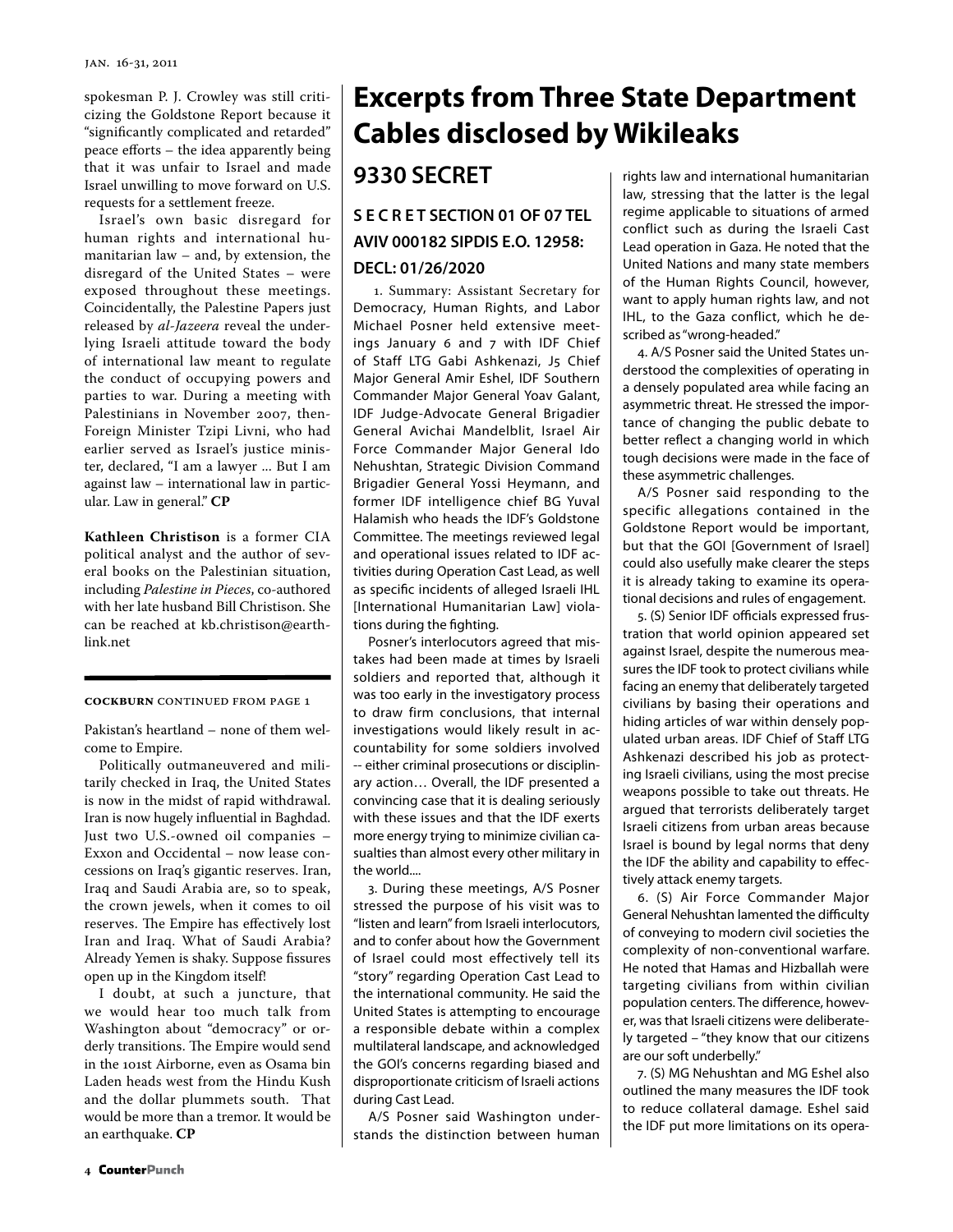tions than any other military – "we cannot allow ourselves to make some of the mistakes (leading to civilian casualities) that the United States and the United Kingdom have made." Nehushtan noted the IAF's sole use of precision munitions, the accuracy of which was now measured in meters, and the IDF's monitoring of the presence of civilians through real-time video feeds. He cited IAF pilots' authority to use their own judgment on aborting missions, and outlined procedures such as "roof knocking" that seek to encourage civilians to evacuate each targeted building – a procedure he claimed was not used anywhere else in the world.

In Operation Cast Lead, Nehushtan said the IAF had 99 percent success rate for hitting targets, had destroyed accidentally only one house due to a mistaken target, and required evidence of the evacuation by civilians of all targeted houses before final approval to fire was given. BG Halamish added that the IDF made over 250,000 phone calls to evacuate houses – a process also unprecedented in the world. Nehushtan also noted that the IDF had improved from 1:1 to 1:10 the civilian to terrorist casualty ratio in the past ten years in its attacks on terrorist indirect fire teams, due partly to IDF procedures that call for diverting missiles if the intended targets come near civilians.

Nehushtan admitted, however, that IDF artillery and tank units did not follow the same procedures and caused most of the Palestinian civilian casualties in Cast Lead.

20. (S) A/S Posner accepted the argument that a military should be responsible for its own investigations and discipline. He reiterated, however, the utility of telling Israel's story from an outside point of view -- independent voices to deliver the message in a way that is credible….

## **9331 CONFIDENTIAL**

### **CONFIDE N T I A L … POSNER DISCUSSES GOLDSTONE REPORT WITH SENIOR ISRAELI OFFICIALS**

2. (C) A/S Posner met with Deputy Prime Minister and Minister for Intelligence and Atomic Energy Dan Meridor, along with MFA Deputy Director General for North America Barukh Bina, on January 7. Meridor said he had called early on for a committee of inquiry, not because he did not have confidence in IDF procedures, but because Israel needed a process that would minimize its exposure to investigation by international actors, particularly by the ICC and countries that apply universal jurisdiction. It was important, he said, that Israel be seen as a country that is moral and reflects upon and investigates its actions, and he lamented that the Goldstone Report damaged Israel's credibility in this regard.

3. (C) Meridor explained that the GOI understood the urgent need to formalize a plan to respond to the Goldstone Report, but nothing had been agreed to yet.

4. (C) A/S Posner assured Meridor that the USG understood IDF concerns about having its conduct investigated by international bodies, as well as its concern that such investigations could set a precedent for each future conflict. He noted the international community would be looking for two elements in the GOI response to Goldstone's report. The first would involve the IDF making known its concluded investigations and an update on the status of ongoing investigations. The second would involve an examination of GOI processes and IDF doctrine issues. He advised that the GOI's presentation of its response was very important, given the lack of a compelling public narrative so far to compete with the Goldstone report's flawed one.

He encouraged the GOI to reach out to otherwise friendly countries that are on the fence, including the British, Dutch, and Chileans.

A/S Posner also suggested that the GOI look closely at working with independent third-party "validators," to include sometime skeptics, who could vouch for the seriousness of GOI's investigatory process. DEPUTY ATTORNEY GENERAL MATIAS

11. (C) A/S Posner met with Deputy Attorney General Matias on January 6 to discuss strategies for dealing with the Goldstone Report. Matias offered that the IDF,s position was understandable regarding the allegations in the Goldstone report, and expressed outrage at the report, calling the charges "unconscionable." She said Israelis would have looked seriously at the criticisms if the report had been more balanced, but that these allegations were "not even answerable." Matias lamented that Goldstone's reputation lent credibility to a report that she questioned he had completely read. She stated that Israel had an obligation to investigate charges, and was doing so aggressively…

## **9332 CONFIDENTIAL**

 (C) DRL Assistant Secretary Michael Posner discussed the Israeli response to the UN Goldstone Report with human rights organizations, the International Committee of the Red Cross (ICRC), UNRWA, the UN Secretariat's Office for the Coordination of Humanitarian Affairs (OCHA), and legal and academic experts on the margins of his official meetings with the GOI and IDF during the week of January 5-9. All agreed on the need for an independent commission to review the credibility of IDF investigations, which have not yet become public. Several interlocutors said the government's focus should be primarily on identifying lessons learned from Operation Cast Lead and ways to improve military doctrine and wartime humanitarian coordination. The human rights NGO representatives, however, called primarily for accountability at the highest levels in the IDF and political leadership, arguing that internal IDF investigations alone could not address the main issues enflaming international opinion from Israel's Operation Cast Lead in the Gaza Strip last year.

3. (C) Limor Yehuda of the Association for Civil Rights in Israel (ACRI) argued that military police investigations could not resolve the main issues of how Israel conducted the military operation, including its targeting and policy decisions. While she rejected Goldstone's tone and claim that Israel deliberately targeted civilians during the hostilities, she believed only international pressure could influence the GOI to create an independent investigation that could hold senior leadership accountable for alleged violations of International Humanitarian Law (IHL) during the armed conflict. Yehuda stressed that her requests to the Attorney General to open an independent investigation were solely based on IHL principles of distinction and proportionality and did not make the Goldstone Report's mistake of confusing IHL with Human Rights Law, as IHL is the relevant body of law that applies in situations of armed conflict. Yehuda was also disappointed that there was still no Israeli public discussion of lifting the "blockade" on Gaza, which she described as being a purely punitive measure since Hamas' 2007 takeover.

 4. (C) Human rights NGO B'tselem director Jessica Montell, who had submitted 20 cases regarding Operation Cast Lead to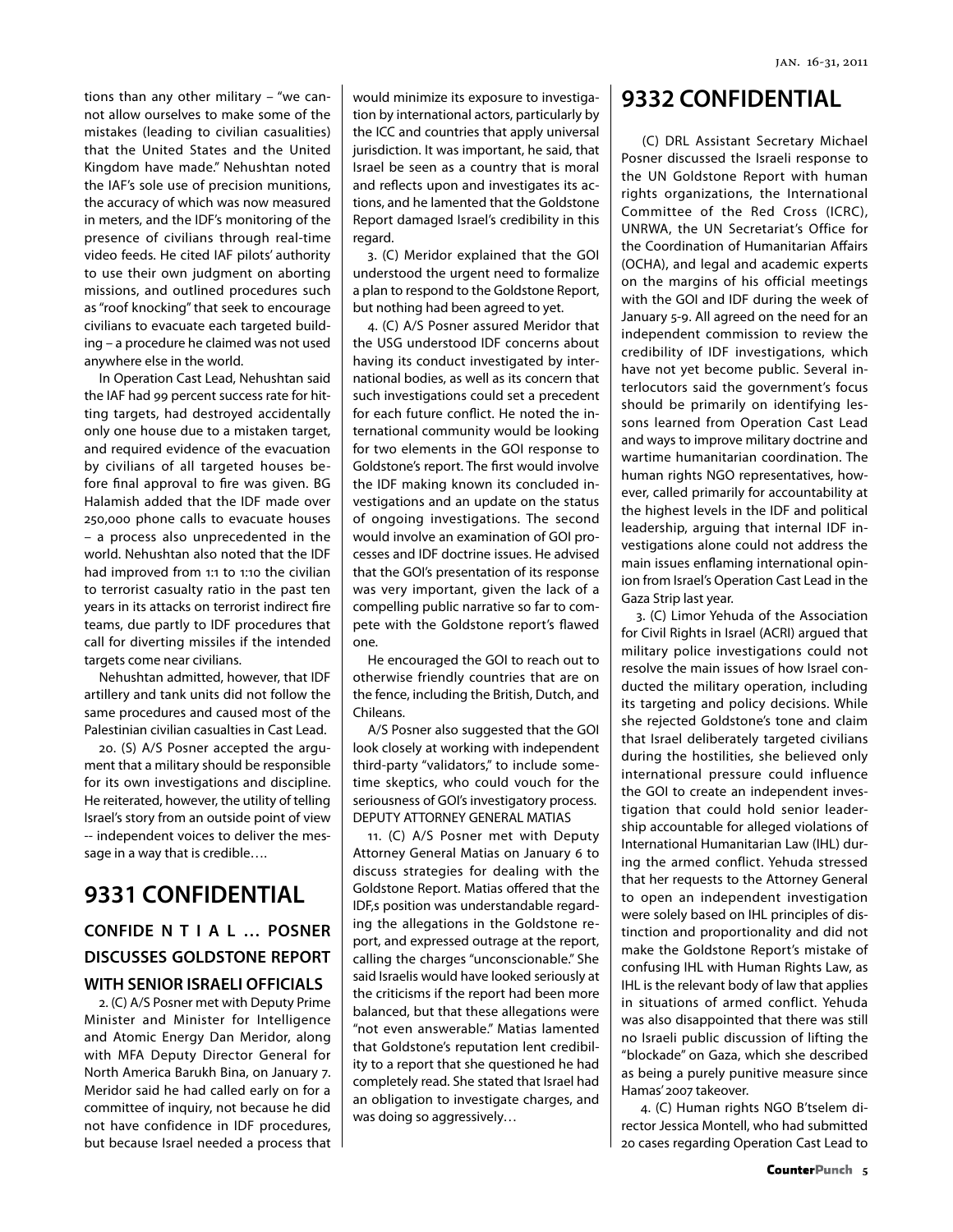the Attorney General that resulted in 8-9 military investigations, also said B'tselem would like to see changes at senior levels of the GOI that could never be achieved by an internal IDF investigation. She wanted the highest level decision-makers held accountable for the decisions they made on how to prosecute the conflict, including Military Advocate General (MAG) Mandelblit for his role in advising on the suitability of targeting typically civilian structures, such as the Hamas police force, which suffered heavy losses during the first hour of hostilities. She recognized the difficulty of pursuing a criminal track as she believed all levels of the IDF and GOI were involved and the public remainedhighly supportive of the operation, but she at least wanted to see prohibitions on the types of weapons used in urban environments, such as white phosphorus and mortar shells. She also sought greater clarity on proportionality, as there appeared to be "no moral check on war" when Israel allegedly dehumanized those in Gaza and "had zero tolerance for IDF killed," which she claimed transferred risk onto civilians in Gaza. Her aim, she said, was to make Israel weigh world opinion and consider whether it could "afford another operation like this

5. (C) A/S Posner met January 6 with ICRC Israel delegation head Pierre Wettach, deputy Pierre Dorbes, and Legal Advisor Cordula Droege. ICRC had submitted its own confidential "Conduct of Hostilities" report in June 2009 to the GOI. The report, Wettach said, addressed legal issues, operational issues and possible IHL violations that occurred during Operation Cast Lead. ICRC hopes to engage the IDF on legal and operational policy issues related to these incidents, such as proportionality, weapons use, and the distinction of combatants from non-combatants. According to Wettach, there were fundamental disagreements between the IDF and the ICRC regarding distinction: for the IDF, for example, Hamas police were a legitimate target at all times; for the ICRC, a policeman who was not engaged in hostilities against Israel was not a combatant.

Another disagreement was the targeting of civilian infrastructure. For the IDF, according to Droege, open agricultural land might be a legitimate target because at some point in the future it could be used for firing rockets at Israel; for the ICRC, this was a highly problematic assumption.

# *Spirit of Revolt Rekindles in France* **Resistance and Stéphane Hessel By Larry Portis**

I ike every roughly defined "national culture," that of the French is full of contradictions. It's one of those things that make it interesting to be alive, culture," that of the French is full of contradictions. It's one of those but it also means we take a chance with fairness whenever we say that such and such people are like this or that. A lot depends on whom we are talking about.

As far as the French are concerned, I generally quote Voltaire, so as not to incur anybody's wrath – few would dare challenge him. So, this is what one of the greatest of Enlightenment philosophers said about his compatriots. The French,

**What happened to the innate elegance of French people, and their love of cultivation? Difficult to imagine how the French could have elected such a vulgar parvenu, a mafialike chieftain who walks like a duck.**

he said – *in Candide* – are most interested in doing three things: eating, making love, and criticizing other people. Here is an affirmation that few would deny, even if the statement incites pride for some and disgust or envy for others.

Another generalization about the French is that they have fallen upon bad times. Already in the 1980s they were said – by the middlebrow chronicler of France, the late John Ardagh – to be "turned in on themselves." Moreover, the definitely highbrow Perry Anderson of *New Left Review* then called France "the most reactionary country in Europe." And if you see many of the typically selfabsorbed French films, you understand what they mean. Although French selfcenteredness has, perhaps, always been a national characteristic, the syndrome seems to have reached a critical point in recent years. For some time now, it has been common to hear that the French are morose and turning around in confused circles.

Why are the French morose? Which ones are and which are not? Is it – as a very astute French resident in Canada recently wrote me – that the French are tired, worn down by an uncertain social environment, in which unemployment, loss of social gains and a largely uncompetitive economy have traumatized an increasingly depoliticized population?

How to explain the rise of Nicolas Sarkozy, generally known to the French as the "bling bling president," referring to his taste for cheap flash? And here we can observe that at least the French have not lost the passion for criticizing each other. But still, what happened to the innate elegance of French people, and their love of cultivation? Difficult to imagine how the French could have elected such a vulgar parvenu, a mafia-like chieftain who walks like a duck and speaks like a vulgar … well, let's drop it. No use aping the French.

Recently, on the *Counterpunch* website, on January 27, 2011, Tariq Ali called attention to the mock trial of Bernard-Henri Lévy held in the "9-3," the proletarian department of the Seine-St. Denis. Indeed, this aging New Philosopher deserves every morsel of ridicule and opprobrium that can be tossed against his pretentious and mendacious hide. Lévy is famous for his open-collared white shirt and for parlaying ambition backed by his inherited personal wealth into media stardom. My only reservation is that this focus on such media-driven icons of the locked-up ideology machine tends to distort the tension-filled contradictions comprising what we might call "public culture" in contemporary societies.

Here is an example: the two current bestsellers on the French book market.

On the one hand, we have the latest novel by Michel Houellebecq, *La Carte et le Territoire* (The Map and the Territory, 2010), propelled to banner sales by re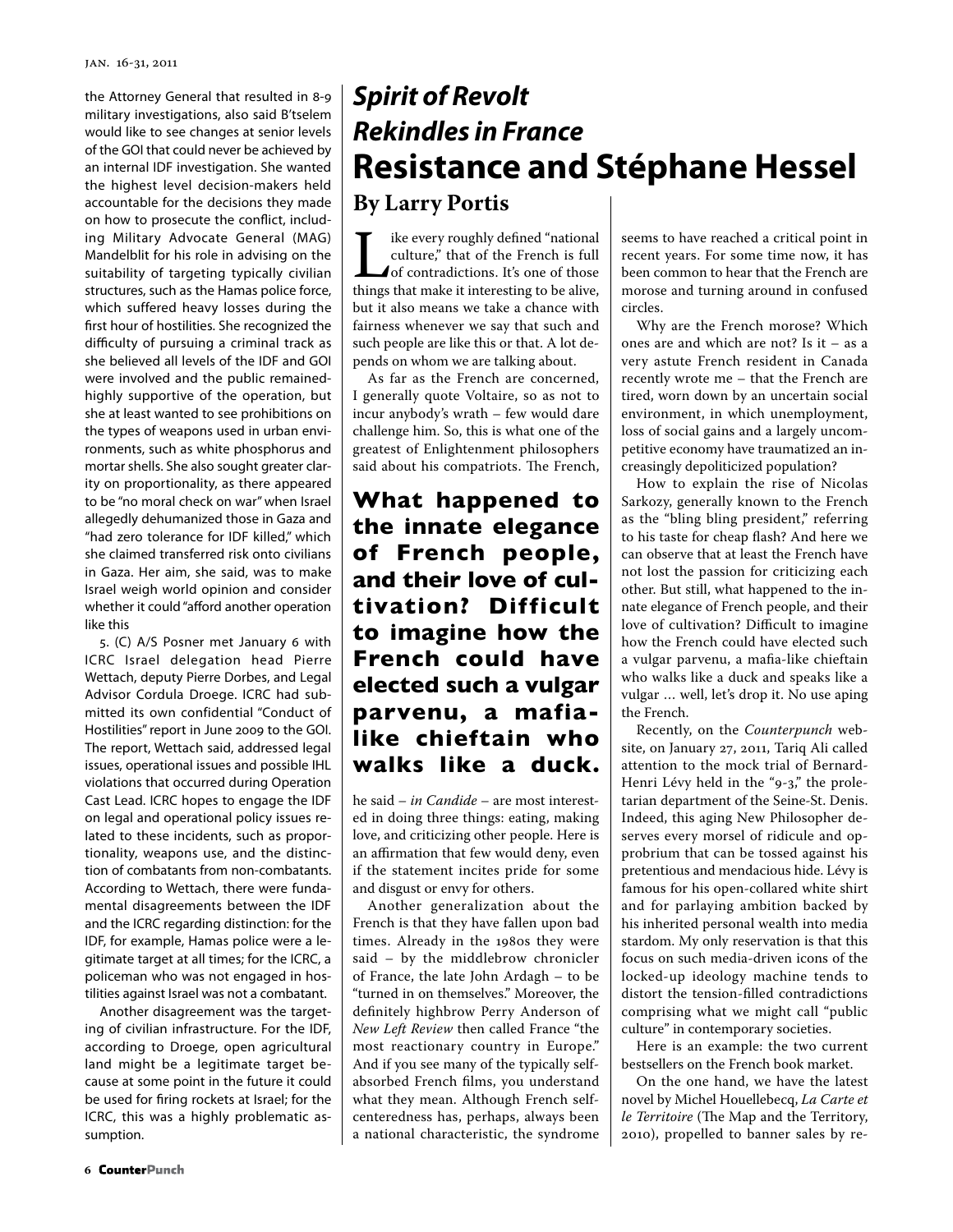ceiving the most prestigious literary award, the Prix Goncourt. Houellebecq is the self-styled bad boy of contemporary French literature. Whatever he writes is ultimately about himself, but he cleverly weaves his narcissistic preoccupations in and out of current concerns, like the fear and hatred of Islam, the decline of the West and disgust with the Other. Sporting a beat-up parka and a disheveled, wasted look for the fans, he nevertheless has embarked on expensive hair transplants. He currently lives in Cork, Ireland, where he pays far fewer taxes on his phenomenal royalties.

In October 2008, Houellebecq and Bernard-Henri Lévy published together some "conversations" about themselves – titled "Public Enemies." It was a media operation, best left undescribed and unexplained. A hundred thousand copies were on sale in supermarkets that, mercifully, seem to have left no trace.

Posing as disgusted with contemporary society, Houellebecq nevertheless profits well from his wealth and professes great admiration for President Nicolas Sarkozy and his wife, Carla Bruni, the fatuous ex-model and pop star groupie who seized the main chance in latching on to Lilliputian Nick in the weeks following his divorce in 2008. (For those who may wonder at my nastiness when referring to this pampered, seemingly clueless daughter of one of the richest Italian families, I invite you to see and listen to her version of "Nobody Loves You When You're Down and Out." Go to YouTube for this, and you might compare her soul with that of Bessie Smith.) At any rate, after he collected his prize, Houellebecq was invited to a cozy dinner by the presidential couple.

But let's be fair. France is a country where people still read books, and most know that these literary prizes are not on the up and up. The juries are cherrypicked and nothing but deals are made behind the scenes. Reception of the Prix Goncourt means overnight sales of hundreds of thousands of copies. It's a corporate thing. Still, and this is my point, in a country where people read a lot, there are also bestsellers that seemingly come out of nowhere, that are rooted in the aspirations of the populace in a way that escapes control by the mind managers and the merchandizing mavens. Here is the other side – the hidden side – of French intellectual life.

The most recent example of a bestseller chosen by the people and not by the managers of the media-driven star system is Stéphene Hessel's work, titled *Indignez vous!* (Get Indignant! 2010). This little book – or pamphlet, given its 32 pages – was published in late 2010, in six weeks sold almost a million copies. In fact, Hessel's text includes only pages 9 through 22 – the rest is a few pages of editor's notes and an afterword, plus some more page padding. Of course, it's not every year that such a nonbook published by a quite unknown publisher – one with no previous success and no marketing budget to speak of – pulverizes the most hyped books of the major publishers.

**So who is Stéphane Hessel? Why have so many French people elevated him to sudden stardom and in six weeks bought almost a million copies of his little book exorting them to break the law and to rise up, albeit non-violently against what Hessel considers an illegeti**mate government?

So who is Stéphane Hessel – this literary phenomenon? Why have so many French people elevated him to sudden stardom?

If you are expecting the discovery of an amazing new talent, I'm almost embarrassed to respond. Hessel is a 93-yearold former diplomat, who has worked for the U.N. and for a succession of French governments. He has published a few books, but only since he turned 80 – his memoirs, a book of poems, some "conversations" with someone else, but nothing that brought him to general public attention. Hessel has lived a distinguished and, I would say, highly dignified life. He played an active role in the French Resistance, was arrested and transported to Nazi concentration camps, narrowly avoided being hanged on two occasions, escaped, and then joined the allied forc-

es. Before the war, he studied politics and philosophy in Paris and at the London School of Economics. Originally of German nationality, he became a naturalized French citizen in 1937. His mother, Helen, was the scandalous woman immortalized by François Truffaut's film *Jules et Jim* (1962), based on the 1953 novel by Henri-Pierre Roche. In the film he is played by a little girl. After the war, he entered into administrative and diplomatic service, becoming a specialist on human rights.

So, why has he become famous? It has only been since last year, when he was seen in a low-budget documentary film about Walter Bassam, another member of the Resistance. The film is titled Walter: *Retour sur la résistance* (Walter: Return to the Resistance, 2009). A young, provincial documentary filmmaker – Gilles Perret – made it. To date, Perret has only made films about his mountainous region of the Haute-Savoie. Walter is an interesting resident, and Perret thought a filmed record of him should be made, but he had no great expectations for his film. Walter is, indeed, an admirable person. He also was arrested by the Gestapo, at age 16, and sent to a concentration camp in Germany to die. Like Hessel, he also survived and continued to speak out. Walter is a friend and nottoo-distant neighbor of the leftist British writer John Berger, as they both live in the Haute-Savoie.

Hessel's popularity owes itself to the film, but the film became known accidentally thanks to Nicolas Sarkozy. What happened is that Sarkozy went to the Resistance memorial on the Glières Plain, where each year a ceremony honors the memory of those, including two Spaniards, who died fighting the fascist occupiers. Sarkozy had his sound bite – all he was interested in – and then self-consciously spoke with some of the people in attendance. He didn't seem to realize that Perret's camera was still turning.

Clearly knowing nothing and caring nothing for the Resistance, Sarkozy talked trash, saying, for example: "Great! I like the Spanish. But the Italians are pretty good too … now that I'm married to one, huh?" Seeing a young man in uniform, Sarkozy improvised: "Hey, the mountain guide is handsome. Did you know that I was young once myself?" Silent consternation is the reaction of